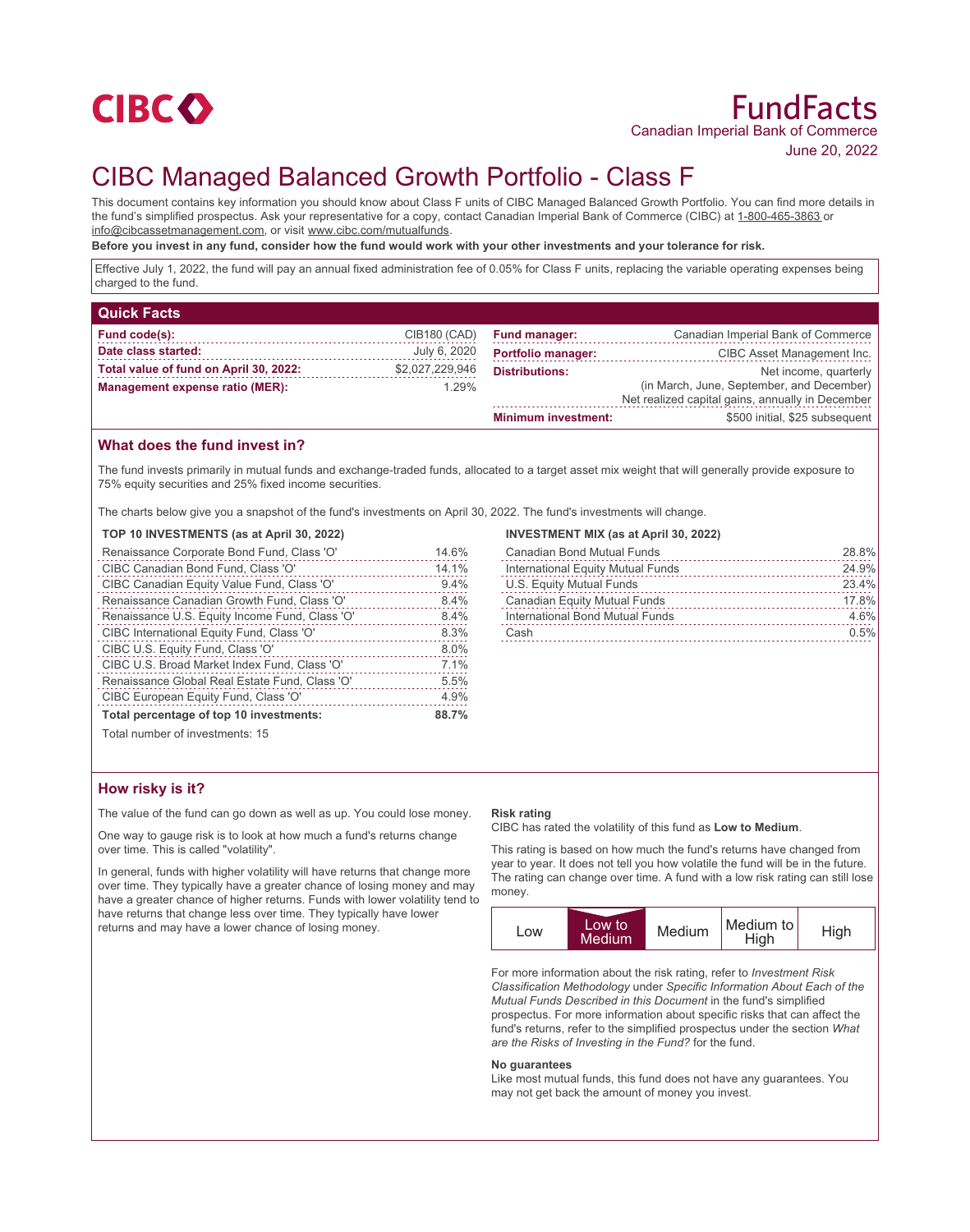## **How has the fund performed?**

This section tells you how Class F units of the fund have performed over the past year. Returns are after expenses have been deducted. These expenses reduce the fund's returns.

#### **YEAR-BY-YEAR RETURNS**

This chart shows how Class F units of the fund performed in the past calendar year. The range of returns and change from year to year can help you assess how risky the fund has been in the past. It does not tell you how the fund will perform in the future.

| $\begin{array}{l} 30\% \\ 25\% \\ 20\% \end{array}$<br>15%<br>10%<br>5%<br>$0\%$<br>-5%<br>-10%<br>-15% | 10.4 |  |  |  |  |
|---------------------------------------------------------------------------------------------------------|------|--|--|--|--|
|                                                                                                         | 2021 |  |  |  |  |

#### **BEST AND WORST 3-MONTH RETURNS**

This table shows the best and worst returns for Class F units of the fund in a 3-month period over the past calendar year. The best and worst 3-month returns could be higher or lower in the future. Consider how much of a loss you could afford to take in a short period of time.

|                    | <b>Return</b> | 3 months ending   | If you invested \$1,000 at the beginning of the period |
|--------------------|---------------|-------------------|--------------------------------------------------------|
| <b>Best return</b> | $5.5\%$       | August 31, 2021   | Your investment would rise to \$1,055                  |
| Worst return       | $-1.4\%$      | November 30, 2021 | Your investment would drop to \$986                    |

#### **AVERAGE RETURN**

The annual compounded return of Class F units of the fund since July 6, 2020 was 5.7%. If you had invested \$1,000 in the fund on July 6, 2020, your investment would be worth \$1,106 as at April 30, 2022.

| Who is this fund for?                                                                                                                                        | A word about tax                                                                                                                                                                                                                                                                                     |
|--------------------------------------------------------------------------------------------------------------------------------------------------------------|------------------------------------------------------------------------------------------------------------------------------------------------------------------------------------------------------------------------------------------------------------------------------------------------------|
| Investors who:<br>• are seeking long-term capital growth with a secondary focus on income<br>generation; and<br>• are investing for the medium to long term. | In general, you will have to pay income tax on any money you make on a<br>fund. How much you pay depends on the tax laws where you live and<br>whether or not you hold the fund in a registered plan such as a<br>Registered Retirement Savings Plan (RRSP) or a Tax-Free Savings<br>Account (TFSA). |
|                                                                                                                                                              | Keep in mind that if you hold your fund in a non-registered plan, fund<br>distributions are included in your taxable income, whether you receive<br>them in cash or have them reinvested.                                                                                                            |

## **How much does it cost?**

The following tables show the fees and expenses you could pay to buy, own, and sell Class F units of the fund. The fees and expenses - including any commissions - can vary among classes of a fund and among funds. Higher commissions can influence representatives to recommend one investment over another. Ask about other funds and investments that may be suitable for you at a lower cost.

#### **1. SALES CHARGES**

There are no sales charges payable when you buy, switch, or sell Class F units of the fund.